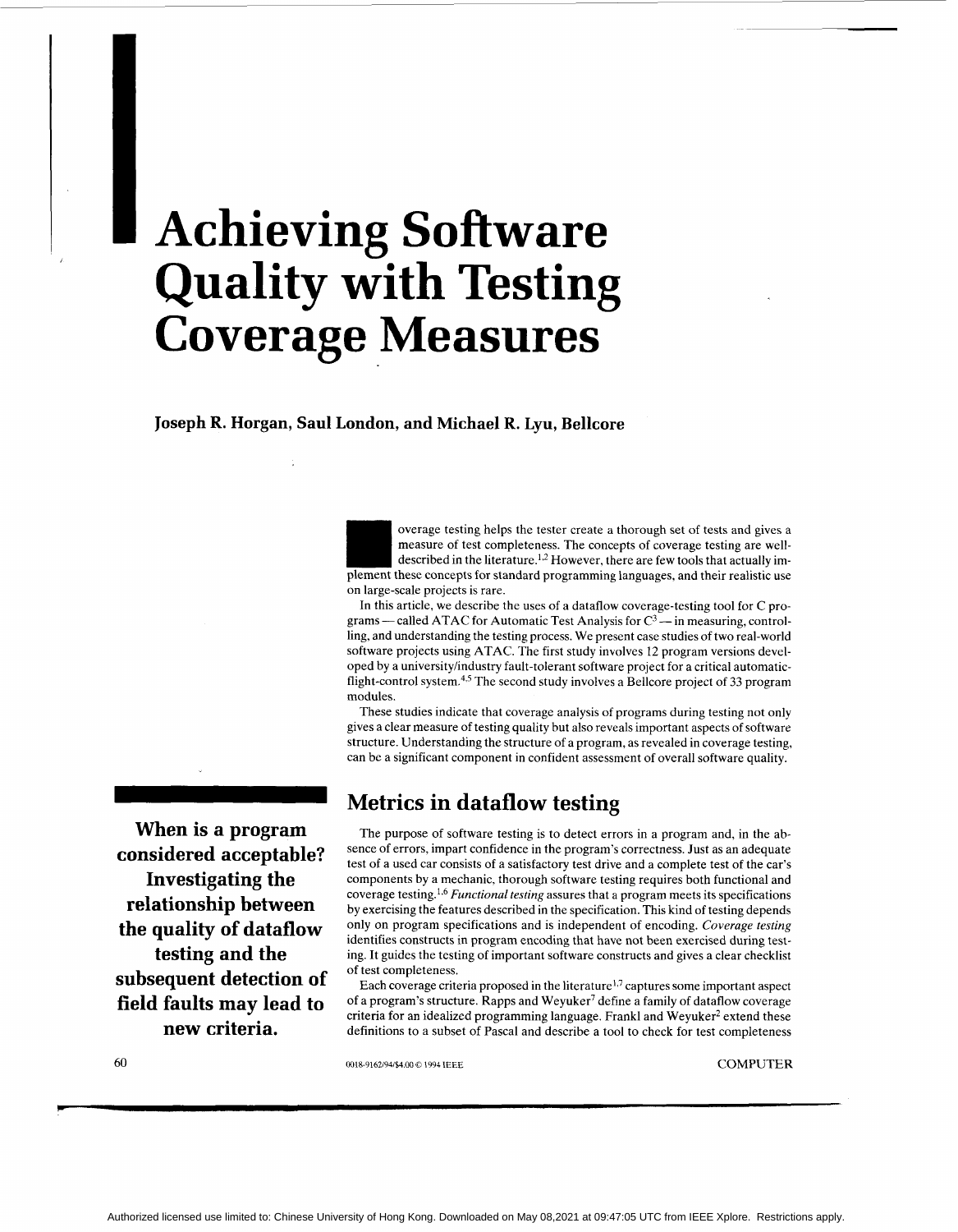based on the dataflow coverage criteria. We have adapted these dataflow coverage definitions to define realistic dataflow coverage measures for C programs. **A** coverage measure associates a value with a set of tests for a given program. This value indicates the completeness of the set of tests for that program. We define the following dataflow coverage measures for C programs based on Rapps and Weyuker's<sup>7</sup> definitions: block, *<sup>I</sup>*decision, c-use, p-use, all-uses, path, and du-path.

 $\overline{1}$ 

Precisely defining these concepts for the C language requires some care, but the basic ideas can be illustrated by the example in Figure 1. We define the measures to be intraprocedural, so they apply equally well to individual procedures (functions), sets of procedures, or whole programs.

**Block.** The simplest example of a coverage measure is basic block coverage. The body of a C procedure may be considered as a sequence of basic blocks. These are portions of code that normally execute together, that is, consecutive code fragments without branches. The block coverage of a set of tests is the ratio of the basic blocks executed (covered) to the total number in the program. Thus, the block coverage measure indicates the fraction of basic program blocks executed by the tests. Block coverage is similar to statement coverage but more sensitive to program structure. **1 I Figure 2. A hierarchy of control and dataflow coverage measures.** 

**Decision.** Although essential, basic block coverage is not a sufficient measure of test completeness. A decision exists for each possible value of a branch predicate. For instance, in Figure 1, the predicate *<sup>k</sup>*  $== 1$ , which may be true or false, has two decisions associated with it, and a case predicate may have many associated decisions. The decision coverage of a set of tests is the ratio of the number of decisions covered by the tests to the total number of decisions in the program.

**C-use, p-use, and all-uses.** Dataflow coverage testing directs the tester to construct test cases that cover all definitionuse pairs. A definition is a statement, like  $i = 1$  in Figure 1, that assigns a value to a variable, and the occurrence of  $i$  in the statement "sum  $+= i$ " is a use of *i*. These two occurrences of i constitute a def-use

September 1994 61



**coverage meesures** 

**ATAC** 

 $\frac{m}{2}$ 

**Basic blocks** 

pair. If, as in our example, the use appears in a computational expression, the pair is a c-use. If the use appears inside a predicate, for example,  $i$  in  $i \leq n$ , then the pair is a *p-use*. An all-uses is either a c-use

**Path and du-path.** Any sequence of statements defined by program control flow is a path. A path from a variable's definition to its use, which contains no redefinition of the variable, is called a dupath. In Figure 1, an example of a du-path would be execution of a sequence that starts at  $i = 1$ , loops once in the body of the while statement, and then continues. However, paths with two or more loops from  $i = 1$  to sum  $+= i$  do not constitute a du-path because *i++* redefines *i.* 

Any of these control or dataflow constructs are covered if they execute dur-

**Hierarchy.** Each basic block, decision, definition, and path in a program is an attribute that may contain a fault that could cause program failure. Therefore, as many attributes as possible should be tested to improve the chances of detecting any remaining faults. (Note that we use "fault" to refer to a coding error and reserve "error" to describe incorrect pro-

or a p-use.

ing the test.

gram behavior, presumably due to one or more faults in the code.)

Figure 2 suggests an ordering of the coverage criteria. In this hierarchy, block coverage is weaker than decision coverage, which in turn is dominated by p-use coverage. C-use coverage dominates both block and decision coverage but is independent of p-use coverage; both c-use and p-use coverage fall below all-uses. Rapps and Weyuker' originally described this hierarchy as a containment relationship among the various criteria. Although containment fails for the C language, the relationships described by the hierarchy are useful. We suggest, for instance, exhausting block testing before undertaking decision testing. Decision testing is more effective, but it also takes more time and effort. Therefore, working up the hierarchy is a prudent strategy for realizing the benefits of coverage testing.

#### **ATAC software coverage tool**

ATAC evaluates test-set completeness using dataflow coverage measures. It computes dataflow coverage adequacy, using data collected from static analysis of source code and dynamic analysis of execution paths, and incorporates techniques for improving software quality, using the data originally collected to compute coverage adequacy. The program constructs measured by ATAC include blocks, decisions, c-uses, p-uses, and alluses. (For a simple example, see the sidebar at right) Analysis can be performed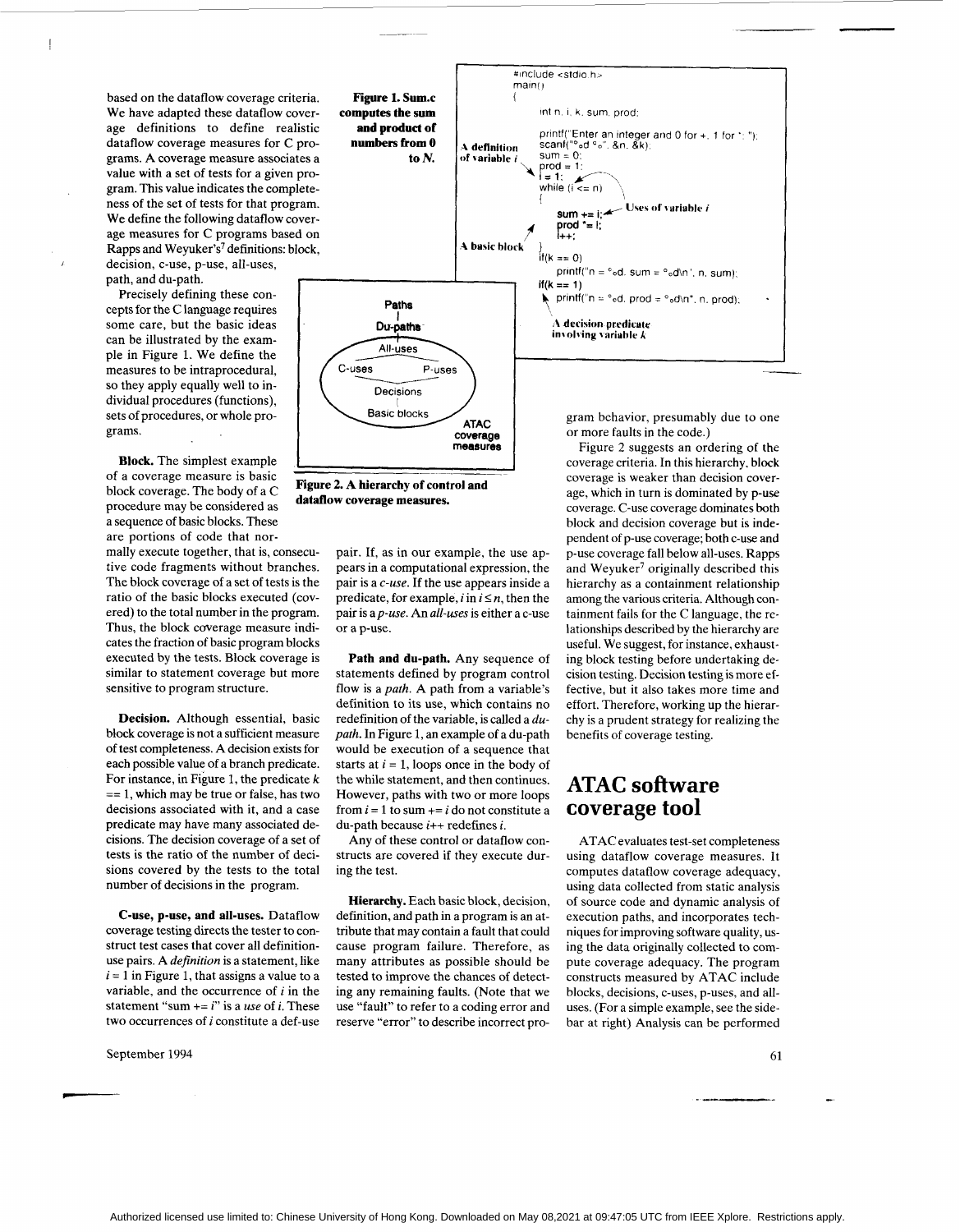for each test case, source file, and C function or for various combinations. Multiple source files can be tested together or one at a time. There are no explicit limits on the size of programs tested with ATAC.

'

 $\overline{\phantom{a}}$ 

 $\frac{1}{\sqrt{2}}$ 

The ATAC preprocessor analyzes C source code (according to the ANSI standard or Kernighan and Ritchie definition) and produces a file containing dataflow information for use in the analysis phase. The preprocessor also creates a modified version of the source code instrumented with calls to the ATAC runtime routine. The modified source code is automatically compiled and linked as appropriate, to produce an executable program.

During testing, the ATAC runtime routine, invoked from the modified program, records dataflow coverage execution slices for use in the analysis phase. In the analysis phase, the tester can request coverage values for any of the dataflow coverage measures, display source code constructs not covered by the test cases, or obtain various other analyses of the coverage data. Blocks not covered are displayed in a context of surrounding source code. Other constructs are also displayed by highlighting the constructs not covered in their context.

**ATAC** uses. ATAC can be used in severa1 ways in the software improvement process.

*Measure test-set or session completeness.* ATAC's measures of test completeness give an objective measure of how completely a program or routine has been tested. This measure is useful in evaluating test quality and program correctness. A low coverage score indicates that the test cases do not effectively exercise the program; a high score establishes a degree of confidence that the program, by passing the tests, works correctly.

*Assist in generating and creating new test cases.* ATAC can be used to create new test cases in two ways. The first way is to use ATAC as a source code browser to highlight code or dataflow associations that have not been executed. With this aid, the programmer can examine the code and create test cases for these, as yet uncovered, constructs. After running the additional test cases, the programmer can see which constructs are newly covered and examine the remaining uncovcan see which constructs are newly covered and examine the remaining uncovered constructs. This is a simple the ered and examine the remaining uncover-<br>though possibly time consuming - exer-<br>though possibly time consuming - exercise for block and decision coverage. (It's

 $\Delta \sim 10^{10}$  km s  $^{-1}$ 

 $\sim$  . . .

**I** 

#### **Using ATAC**

We illustrate the use of ATAC on the sample program sum.c of Figure 1. Sum computes the sum or product of integers from 1 to  $n$ , depending on the inputs. We compile and link a program using ATAC in place of the standard compiler and Ilnker.

>atacCC -- o sum sum.c

ATAC creates an instrumented, executable program in **sum** and dataflow tables in sum.atac. During program execution, ATAC's runtime routine collects execution path information into sum.trace without interfering with the program's usual behavior. We invoke sum to Input the values 5 and 0.

```
>sum 
Enter an integer and 0 for +, 1 for *: 5 0 
n = 5, sum = 15
```
The correct output for  $n = 5$  has been calculated, and we examine the coverage achleved on 8um.c by **this** first test case.

| >atac --s sum trace sum atac |             |          |          |                 |  |  |  |  |  |  |  |
|------------------------------|-------------|----------|----------|-----------------|--|--|--|--|--|--|--|
| % blocks                     | % decisions | % C-Uses | % P-Uses |                 |  |  |  |  |  |  |  |
| 90(9/10)                     | 80(3/5)     | 50(3/6)  | 75(3/4)  | $==$ total $==$ |  |  |  |  |  |  |  |

We **see** that nlne of 10 blocks have been covered, and we can ask ATAC to display the uncovered block with > atac -mb sum.trace sum.atac. The result is in Figure A.

Now, we test the functionality of sum on other inputs in the hope of achieving fuller Coverage.

```
>sum 
Enter an integer and 0 for +, 1 for *: 51n = 5, prod = 120
>sum 
Enter an integer and 0 for +, 1 for *: 0 0 
n=0, sum = 0
```
The results are in accord with our functional expectations. Now we ask ATAC how we am **dotng in** coverage.

| >atac -s sum trace sum atac |                       |                     |                    |               |  |  |  |  |  |  |
|-----------------------------|-----------------------|---------------------|--------------------|---------------|--|--|--|--|--|--|
| % blocks<br>100(10)         | % decisions<br>100(5) | % C-Uses<br>83(5/6) | % P-Uses<br>100(4) | $=$ total $=$ |  |  |  |  |  |  |
|                             |                       |                     |                    |               |  |  |  |  |  |  |

We see that we have not covered one of the six c-uses in sum.c. We can ask ATAC to display that uncovered c-use.

**>am** -mc **wrn.tmca** rum.atac

The result Is In **Flgure B.**  We test sum again on yet another input to cover the c-use.

```
zswn 
Enter an integer and 0 for +, 1 for *: 0 1 
n=0, prod = 1
~t8c -6 uun.trrcd 8um.atac 
          % decisions % C-Uses % P-Uses
Process 100(5) 100(6) 100(4) == total ==
```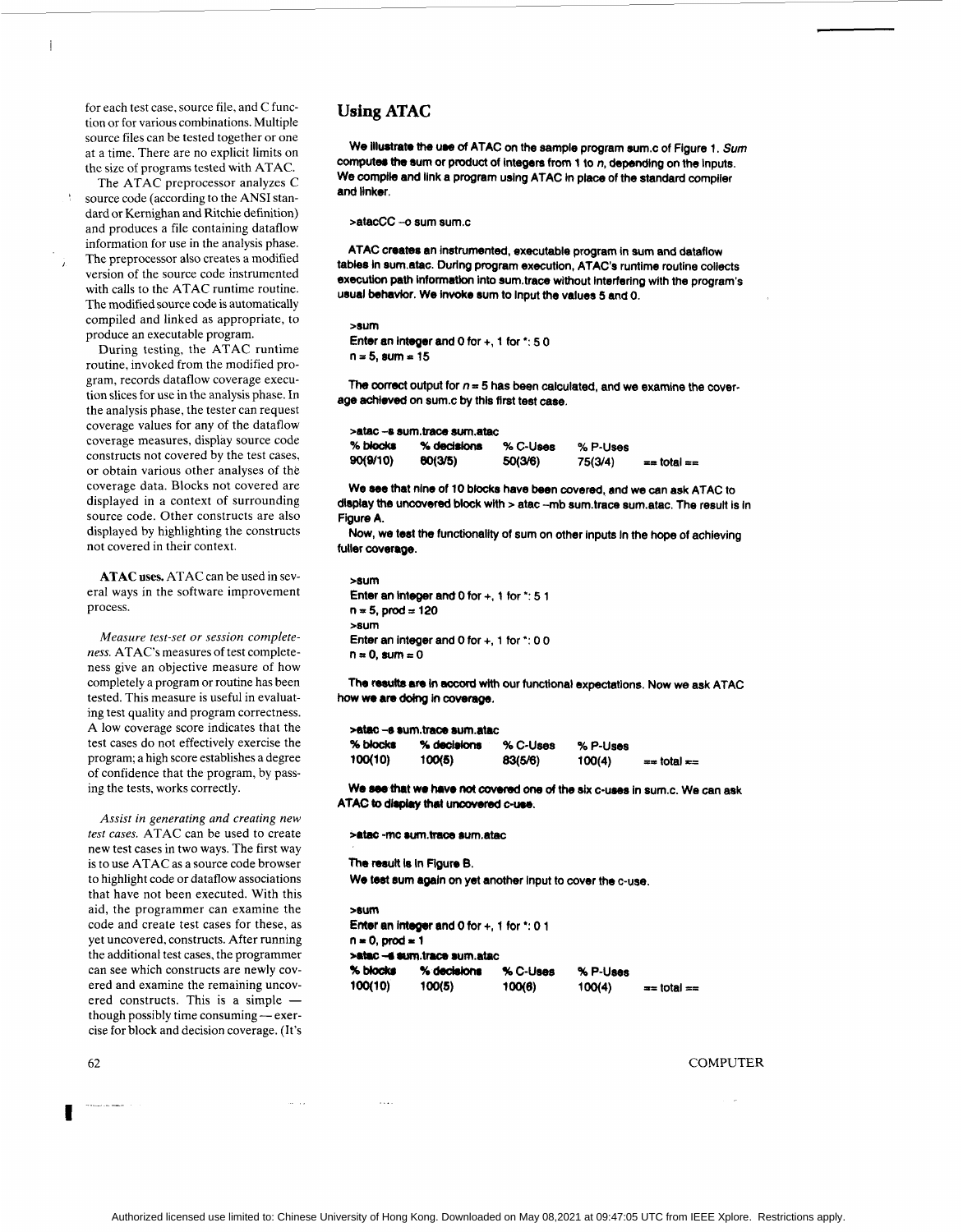#### **BEST COPY AVAILABLE**

 $\mathcal{F}^{\text{max}}_{\text{max}}$  ,  $\mathcal{F}^{\text{max}}_{\text{max}}$ 

**We have now achieved complete** coverage **of sums.** The **mixture of functional and coverage** testing **has** revded that the **four** tests completely **carer**   $sum.c$  on **ATAC's measures and that sum.c is correct on the tests so far. Noticethat this testing tells us nothing about whether sum.c was supposed to work for negative integers. A&.additional** test **shows that** it **does not.** 

국가 이번에 가서 가게 되었다.

#### **>sum**

**Enter an integer and 0 for** +, **1 for** \*: **-5 0**   $n = -5$ , sum  $= 0$ 

**This underscores the importance of functional testing in conjunction with ATAC coverage testing. Our coverage testing has thoroughly examined the circuitry of sum.c. Such complete coverage testing is easy for such trivial programs as sum.c. Full coverage is much more difficult for large and complex programs.** 





|    | $E(k == 0)$                                                                                                                                                                            |
|----|----------------------------------------------------------------------------------------------------------------------------------------------------------------------------------------|
|    | printf(" $n = 8d$ , sum = $8d\ln$ ", n, sum);                                                                                                                                          |
|    | $if (k == 1)$<br>$\sim$<br>$\mathcal{L}_{\mathcal{A}}$ and $\mathcal{L}_{\mathcal{A}}$ and $\mathcal{L}_{\mathcal{A}}$ and $\mathcal{L}_{\mathcal{A}}$ and $\mathcal{L}_{\mathcal{A}}$ |
| Ł  |                                                                                                                                                                                        |
| >∎ |                                                                                                                                                                                        |
|    | Figure A. The block not yet covered in sum.c.                                                                                                                                          |
|    |                                                                                                                                                                                        |
|    |                                                                                                                                                                                        |
|    | $\rightarrow$ C-USE of $\parallel$ : in main; sum.c line 7 <---                                                                                                                        |
|    | printf("Enter an integer and 0 for +, 1 for*: ");                                                                                                                                      |
|    | scanf("%d %d", &n, &k);                                                                                                                                                                |
|    | $sum = 0;$                                                                                                                                                                             |
|    | $\mathcal{L} = \mathcal{L}$                                                                                                                                                            |
|    | $i = 1$ :                                                                                                                                                                              |
|    | while $(i \le n)$<br>€                                                                                                                                                                 |
|    |                                                                                                                                                                                        |
|    | рроороорооро (4-lines skipped) оророорорс                                                                                                                                              |
|    | $if (k == 0)$                                                                                                                                                                          |
|    | printf(" = %d, sum = %d\n", n, sum);                                                                                                                                                   |
|    | $E(X == 1)$                                                                                                                                                                            |
|    |                                                                                                                                                                                        |
|    | printf("n = %d, prod = %d\n", n, $\frac{1}{2}$                                                                                                                                         |

Figure *8.* The **missing c-use in sum.c.** 

September 1994

**L** 

somewhat more challenging for c-use and p-use coverage.) Since a thorough job of unit testing can vastly reduce the overall cost of testing a software system, this use of ATAC is well worth its cost. We find that the visual feedback motivates the programmer to pursue higher levels of unit testing coverage.

The second way to use ATAC is for effective selection of randomly generated tests. For many applications, test cases can be generated automatically. However, practical use of these tests requires either a correctness oracle or a mechanism for selecting an effective, small subset of the many test cases generated. ATAC coverage measures, or any coverage measures that can be computed automatically, provide a basis for such **a** test selection mechanism. Using coverage measures computed by ATAC, automatically generated test cases can be selected on the basis of coverage improvement. Unselected test cases don't have to be evaluated for correctness (a costly business), and the final number of test cases is usually much smaller than the total number generated.

For example, we used ATAC as a coverage oracle to cull good coverage tests for a Unix sort program. By seeding the test generator with functional tests and an input syntax for sort.c, we generated sets of 1.O00, 10,000, and 100,000 tests. We culled the duplicate and useless tests, finding 27 of the first 1,O00 and seven of the next 10,OOO that improved coverage, but only two of the last 100,OOO that improved coverage. The resultant 36 tests gave reasonable coverage of the approximately 900-line sort program. The process ran ovemight unattended; thus, the real cost in human and computer time was small.

*Assist in manual detection of faults via code inspection.* ATAC coverage displays are effective aids in fault detection via manual inspection of source code. With them, programmers can focus on poorly covered sections of code that may be difficult to reach in the unit test environment. Often, while using ATAC to create additional test cases, programmers notice an unexpected pattern of coverage that leads directly to detection of a program fault.

The data collected by ATAC can be used to locate a fault responsible for an error detected by one or more test cases. The code executed by a test can be thought of as its execution slice. When a test fails, the fault causing the failure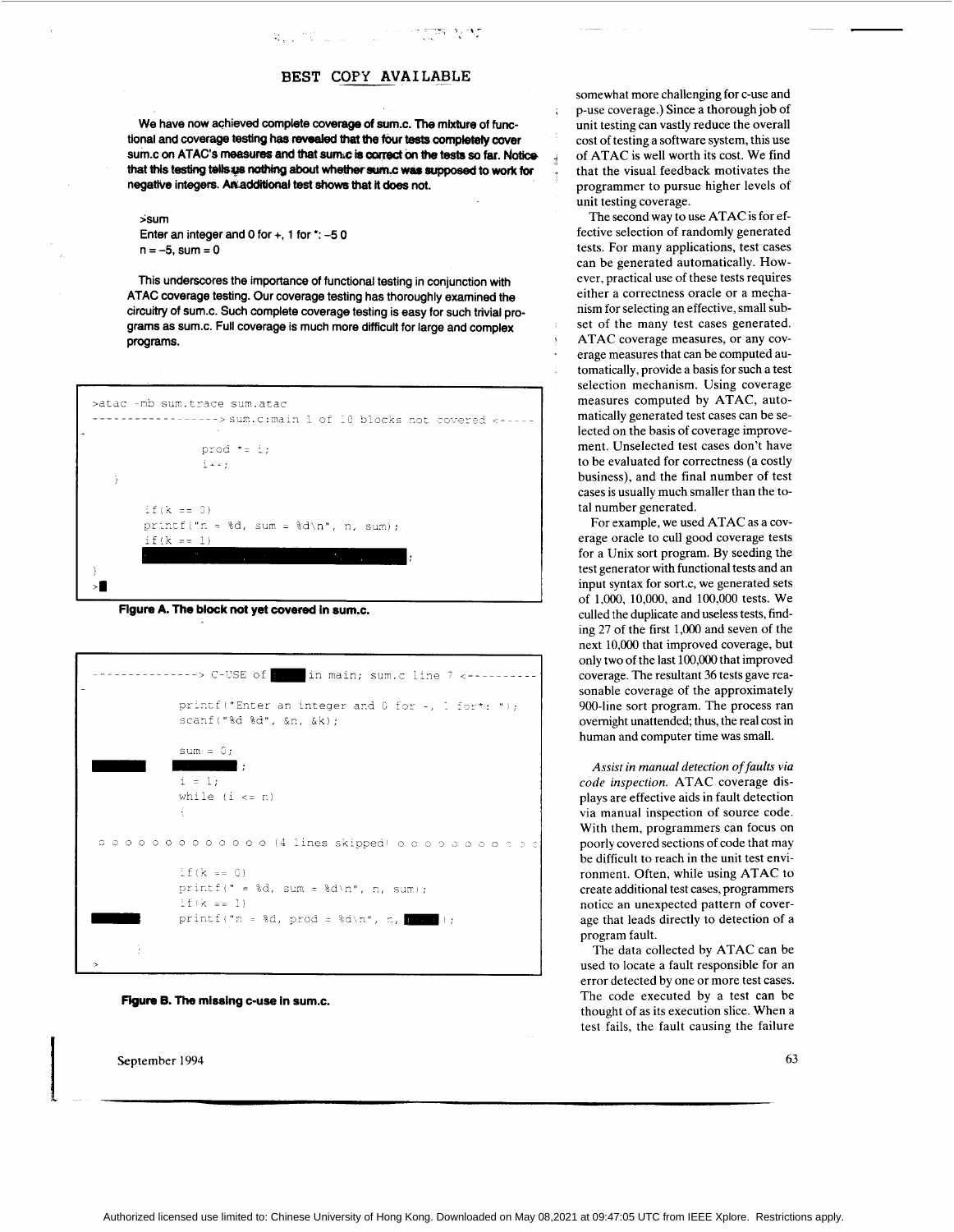

must be somewhere in that slice. If many tests fail, apparently due to the same fault, the fault causing the failure is probably in the intersection of the execution slices of those test cases. When a program containing a fault passes a test, the execution slice for that test may or may not contain the fault. (The faulty code may have executed in such a way that it does not adversely affect program behavior for this test.) When the execution slices for successful tests are subtracted from the intersection of slices for failed tests, the remainder is apt to contain the fault. By computing and displaying the resulting code fragments, ATAC helps programmers locate the code fault. The same technique, using appropriate weighting of successes and failures, can be used in the face of multiple code faults.

*Locate faults and features based on execution slicing.* In maintaining large software systems, sometimes it's necessary to locate, in unfamiliar code, the sections that implement a particular application feature. ATAC's fault-location technique can also be used to locate other code features. For example, given an association of each test with the application features it exercises (that is, what it does), ATAC can combine execution slices to determine which code sections implement each feature.

*Prioritize test cases for regression testing.* The test cases run over the life of a program are often collected as a regression test set. For each program modification, the regression test set is rerun to verify that the modifications have not adversely affected program behavior. At some point, it becomes impractical to run the entire set of tests for small program modifications. ATAC uses the execution slice of each test to determine a minimum set of regression test cases to achieve a given level of coverage. If the cost of executing test cases varies, costs can be assigned to each test so that ATAC will provide a minimum-cost set of test cases or a cost-effective ordering of test cases. This technique can identify tests that add no coverage to the regression tests and are therefore candidates for deletion. Tests that must be retained can be assigned a cost of zero so that they always remain cost-effective.

Figure 3 shows the application of these techniques to some ATAC regression tests. In building the regression suite, we found that **377** tests could be minimized to 160 tests with no loss in coverage and to just 18 tests with some loss in coverage. Such information is useful when we must retest under time pressure.

*Provide data for performance, risk, and reliability analysis.* In addition to coverage information, ATAC collects the number of executions of a covered code construct. This data can be viewed in the source code browser, with a color spectrum indicating frequency of execution. ATAC also uses this data to assign a risk measure to source code fragments. The risk measure, or the likelihood of faults in a section of code, is based on local code complexity, coverage, and execution frequency.

Software reliability analysis uses statistical techniques, based on the pattern of failures from previous tests, to predict the number of error-causing faults remaining in software. The analysis assumes uniform variability in the test sequence; in particular, repeated execution of the same test should not appear the same as execution of many different tests. Execution slices collected by ATAC for each test can be used to obtain a difference measure over the tests. Incorporating this measure in the software reliability analysis improves prediction accuracy.

#### **Case study 1: U of Iowa/Rockwell joint project**

Our first case study in software testing-coverage measurement comes from a real-world airplane landing system, or so-called *autopilot,* developed by 15 programming teams at the University of Iowa and the Rockwell/Collins Avionics Division. Guided by an N-version programming design paradigm,<sup>8</sup> 40 students (33 from ECE and CS Departments at the University of Iowa and seven from Rockwell International) participated in this project to independently design, code, and test the autopilot application.

**Project overview.** The selected application, a fault-tolerant software project, is part of a specification some aerospace companies use for computer-controlled landing of commercial airliners. The specification can be used to develop flight-control computer software for real aircraft, since it's adjustable to the performance parameters of a specific aircraft. All algorithms and control laws are specified in diagrams certified by the Federal Aviation Administration. The *pitch-control* portion agrams certified by the Federal Aviation<br>Administration. The *pitch-control* portion<br>of the autopilot problem — that is, the Administration. The *puch-control* portion<br>of the autopilot problem — that is, the<br>control of the aircraft's vertical motion was selected for this project.

The software development cycle was conducted in several software engineering phases, including the Initial Design, Detailed Design, Coding, Unit Testing, Integration Testing, Acceptance Testing, and Operational Phases. Software testing was a major activity. In the Unit Testing (UT) Phase, each team received sample test data sets for each module to check its basic functionality. A total of 133 data files (roughly equivalent to one execution of the completely integrated program) was provided in this phase. In the Integration Testing (IT) Phase, four sets of partial flight-simulation test data, representing 960 complete program executions, were provided to each programming team. This phase of testing was intended to guarantee the software's suitability for a flight simulation environment in an integrated system.

Finally, in the Acceptance Testing (AT) Phase, programmers formally submitted their programs for an acceptance test. In the acceptance test, each program was run in a test harness of flight simulation profiles for both nominal and difficult flight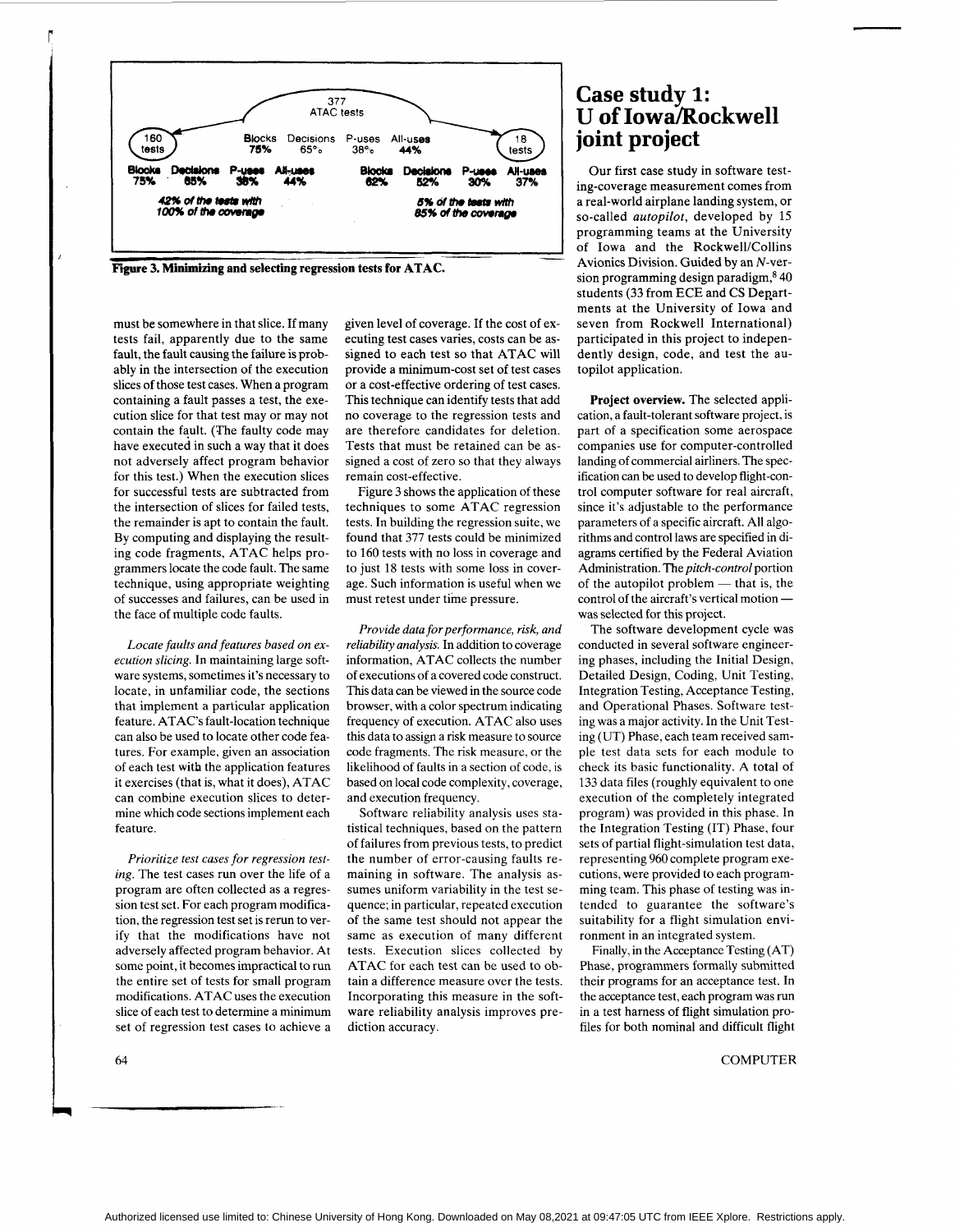| Table 1. Fault distribution of each program by phases. |  |  |  |  |
|--------------------------------------------------------|--|--|--|--|
|--------------------------------------------------------|--|--|--|--|

| <b>Test Phase</b>        | β              | Υ              | ε              |                | $\eta$          | $\theta$        | $\kappa$       | $\lambda$      | $\mu$          | $\mathbf{v}$   | ξ        | $\Omega$ | Total |
|--------------------------|----------------|----------------|----------------|----------------|-----------------|-----------------|----------------|----------------|----------------|----------------|----------|----------|-------|
| Unit Testing (UT)        | 2              | $\overline{c}$ | 3              |                | 3               | 3               | 5              | 3              | 2              |                | 2        | 2        | 29    |
| Integration Testing (IT) | 4              | 3              | $\overline{4}$ | 4              |                 | $\overline{0}$  | 3              | $\overline{2}$ | $\overline{2}$ | 2              | 3        |          | 29    |
| Acceptance Testing (AT)  | $\overline{2}$ | $\overline{2}$ | $\mathbf{3}$   | $\overline{4}$ | 3               | $\overline{4}$  |                | 3              | 5              | $\overline{2}$ | 5        | 3        | 37    |
| Operational Testing (OT) |                | $\overline{0}$ | $\mathbf{0}$   | $\Omega$       | $\theta$        | $\mathbf{0}$    | $\overline{0}$ | $\theta$       | $\mathbf{0}$   | $\mathbf{0}$   | $\theta$ | $\Omega$ |       |
| Total                    | 9              |                | 10             | 9              | $7\overline{ }$ | $7\phantom{.0}$ | 9              | 8              | 9              | 5.             | 10       | 6        | 96    |
| Original fault density   | 2.2            | 5.7            | 11.2           | 9.7            | 4.7             | 5.9             | 7.2            | 3.2            | 7.7            | 4.7            | 5.9      | 44       | 5.1   |
| Fault density after AT   | 0.2            | $\Omega$       | $\theta$       | $\Omega$       | $\overline{0}$  | $\theta$        | $\overline{0}$ | $\bf{0}$       | $\bf{0}$       | $\overline{0}$ | $\Omega$ | $\theta$ | 0.05  |

conditions. When a program failed a test, it was returned to the programmers for debugging and resubmission, along with the input case on which it failed.

More than 21,000 different program executions were imposed on these programs before final acceptance. Twelve of the 15 programs passed the acceptance test and went to the Operational Testing (OT) Phase for further evaluations. Program size ranged from 900 to 4,000 uncommented lines of code, with an average of 1,550 lines.

**Program metrics and statistics.** A total of 96 faults were found and reported during the project's life cycle. Table 1

shows the distribution of the detected software faults in the 12 accepted programs (identified by Greek letters) with respect to each test phase. The fault densities (per thousand lines of uncommented code) of the original version and the accepted version for each program are also shown.

Later in the operational testing phase, Later in the operational testing phase,<br>we conducted more than 1,000 flight sim-<br>ulations — over five million program executions. Only one operational fault (in the  $\beta$  version) was found. This implies that the program quality obtained from this project was very high. For the 12 accepted programs, the average fault density was 0.05 faults per thousand lines of code. This

number is close to the best current effort in the software industry. (For a detailed report on this project, see  $Lyu.<sup>4</sup>$ )

**Testing metrics measured by ATAC.**  Facilitated by the ATAC tool, we further investigated the application of testing coverage metrics as a quality control mechanism. Table 2 shows the coverage obtained during each testing phase for the four coverage metrics (block, decision, c-use, p-use). It also gives the average value and the range, from highest to lowest, among the 12 programs.

Table 2 shows a number of interesting results. First, there were no strong correlations among the four program con-

| Table 2. Testing-related coverage metrics measured by ATAC (Automatic Test Analysis for C). |     |     |     |     |      |     |     |       |       |              |     |             |         |       |
|---------------------------------------------------------------------------------------------|-----|-----|-----|-----|------|-----|-----|-------|-------|--------------|-----|-------------|---------|-------|
| Metrics                                                                                     | β   | γ   | ε   | ζ   | η    | θ   | κ   | λ     | $\mu$ | $\mathbf{v}$ | ξ   | $\mathbf 0$ | Average | Range |
| <b>Blocks</b><br>Percent in                                                                 | 511 | 711 | 531 | 554 | 679  | 537 | 367 | 1,132 | 542   | 473          | 457 | 483         | 581.4   | 3.08  |
| UT                                                                                          | 65  | 59  | 62  | 70  | 44   | 64  | 56  | 60    | 68    | 68           | 71  | 57          | 62.0    | 1.61  |
| IT                                                                                          | 85  | 71  | 77  | 83  | 74   | 86  | 79  | 76    | 80    | 88           | 86  | 80          | 80.4    | 1.24  |
| AT                                                                                          | 95  | 78  | 88  | 95  | 88   | 98  | 91  | 91    | 90    | 97           | 97  | 94          | 91.8    | 1.24  |
|                                                                                             |     |     |     |     |      |     |     |       |       |              |     |             |         |       |
| Decisions                                                                                   | 216 | 250 | 320 | 297 | 520  | 284 | 286 | 357   | 264   | 237          | 231 | 262         | 293.7   | 2.41  |
| Percent in                                                                                  |     |     |     |     |      |     |     |       |       |              |     |             |         |       |
| UT                                                                                          | 36  | 37  | 37  | 43  | 27   | 28  | 33  | 29    | 42    | 41           | 42  | 32          | 35.6    | 1.59  |
| IT                                                                                          | 71  | 73  | 63  | 67  | 60   | 72  | 69  | 62    | 63    | 78           | 72  | 66          | 68.0    | 1.30  |
| AT                                                                                          | 88  | 87  | 78  | 82  | 77   | 90  | 82  | 78    | 79    | 92           | 89  | 86          | 83.9    | 1.19  |
| C-uses                                                                                      | 935 | 755 | 395 | 696 | 1027 | 636 | 710 | 965   | 727   | 537          | 803 | 665         | 737.6   | 2.60  |
| Percent in                                                                                  |     |     |     |     |      |     |     |       |       |              |     |             |         |       |
| UT                                                                                          | 60  | 57  | 56  | 50  | 45   | 57  | 44  | 69    | 56    | 55           | 56  | 55          | 55.0    | 1.57  |
| IT                                                                                          | 83  | 76  | 80  | 67  | 70   | 81  | 72  | 84    | 74    | 81           | 78  | 82          | 77.3    | 1.25  |
| AT                                                                                          | 96  | 90  | 96  | 84  | 87   | 95  | 87  | 96    | 86    | 96           | 93  | 94          | 91.7    | 1.14  |
| P-uses<br>Percent in                                                                        | 413 | 340 | 349 | 520 | 611  | 463 | 459 | 419   | 355   | 310          | 279 | 392         | 409.2   | 2.19  |
| UT                                                                                          | 30  | 34  | 38  | 32  | 26   | 22  | 23  | 37    | 42    | 36           | 38  | 29          | 32.3    | 1.91  |
| <b>IT</b>                                                                                   | 66  | 60  | 63  | 47  | 58   | 59  | 49  | 61    | 59    | 68           | 64  | 61          | 59.6    | 1.45  |

[63 47 58 59 49 61 59](#page-0-0)  78 *58* 74 72 57 71 72

П

66 60 72

AT

68 85 64 80 61 79 59.6 73.5 1.45 1.49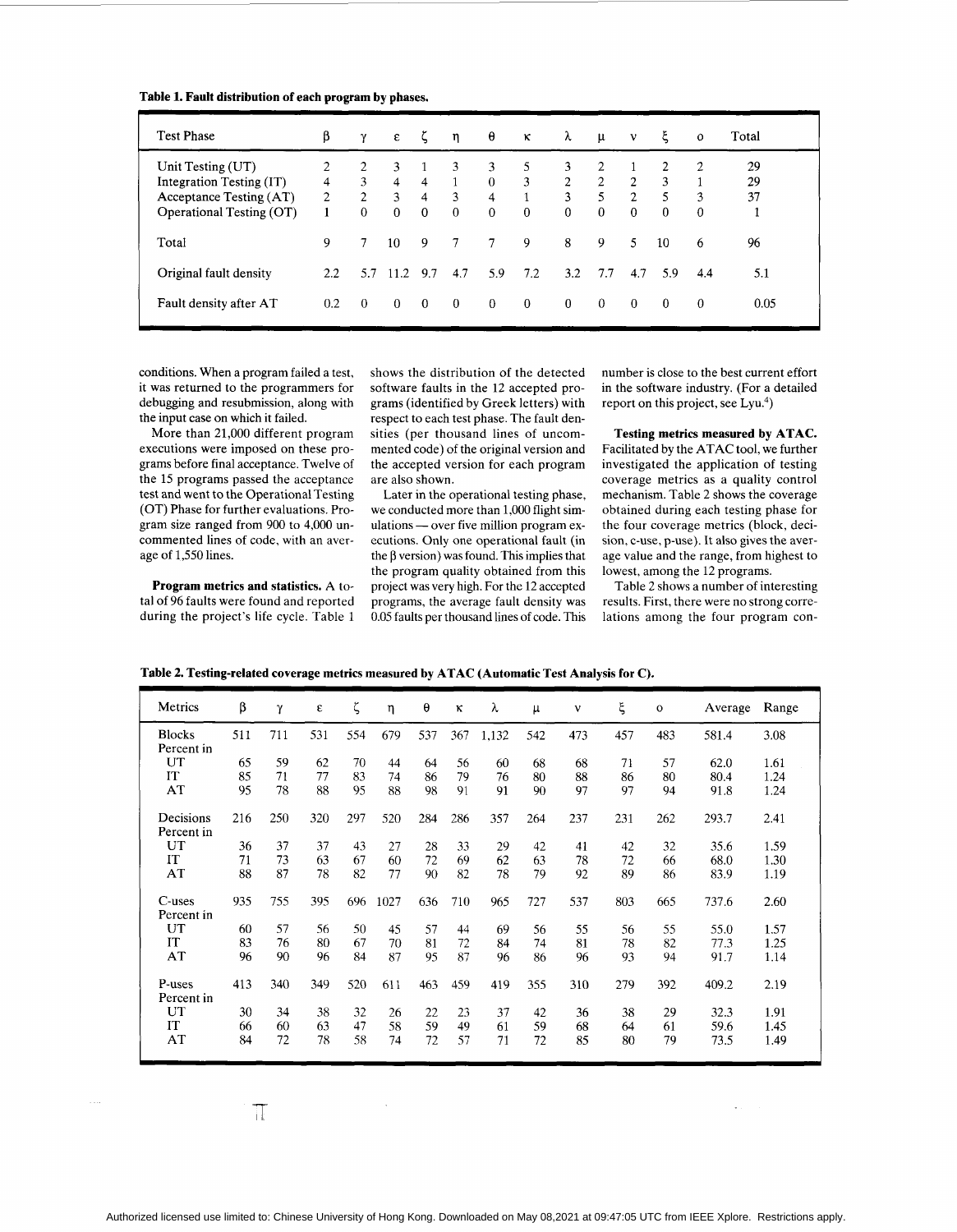structs. For example, program  $\beta$ 's block and p-use values were average. but it had the smallest decision value and a very high c-use value. We also noticed that the equivalence of one complete program execution in UT exposed a variety of effects on different program constructs of different program versions. which contained a fairly large range of coverage in blocks (44-71 percent), decisions (27-43 percent), c-uses (44-69 percent). and p-uses (22-38 percent). Moreover, the coverage of blocks and c-uses is higher than the coverage of decisions and p-uses.

We further observed that the programs tested with fairly high quality. In particular, some programs achieved acceptance test coverages as high as 98 percent of **blocks,** 92 percent of decisions. 96 percent of c-uses, and 85 percent of p-uses. **Al**though some programs had consistent scores, others did not. For example. version v had very high values in all measures. and version  $\zeta$  had the lowest value in both c-uses and p-uses. Version *8.* on the other hand, had the highest block value and very high decision and c-use values, but it had a relatively low percentage of p-uses.

As the number of program executions increased, test quality improved. and the range of coverage percentages decreased. Nevertheless, considering that these coverage results were obtained from programs of *the same application* tested by *the same data.* the differences in these measures seemed significant (for example, version θ obtained 98 percent block coverage while version y obtained only 78 percent). On the other hand. we also noticed a diminishing return on coverage after the acceptance test. and the operational test data (five million program executions) did not increase this coverage significantly. This meant that the 22 percent of uncovered code in version y was probably not even executed during the operational phase.

Figure 4 summarizes the increase of software coverage metrics. measured by averaging coverage data from the 12 programs. achieved as testing progressed from UT (one program execution) to IT (960 executions) and AT (21.000 executions). As expected, the first execution hit a large area of the programs, but the coverage measures increased monotonically with the number of test cases. The amount of the increase. however. declined with the addition of more test cases and finally reached a plateau.

[Table 3](#page-7-0) summarizes the effectiveness of the three testing phases. In particular. it lists the percentage of known faults detected up to a certain test phase. In this table. we see that the coverage obtained from AT was satisfactory. but that obtained from UT and IT was not. Achieving a higher level of coverage (for example. from 80 to 90 percent block coverage) proved to be a crucial step toward quality and reliability (from *60* to 99 percent fault detection) among the investigated programs.

We suspect there's a correlation between the number of faults detected in a version and the coverage of its program constructs. In theory. the better a program is covered during testing. the more faults will be detected. However. we did not see strong correlations between the total faults detected in the program versions (Table 1) and their coverage measures during various testing conditions



(Table 2). It may be that, because each version has a different fault distribution to begin with, the coverage measures are not good predictors of the absolute number of program faults. Besides, the number of faults detected in each version is not very large, which may reduce the statistical significance of the analysis.

ATAC's ability to highlight noncovered program code permits detailed examination of construct coverage, thereby revealing programming style and program testability. In version  $\gamma$ , for example, we noticed that an untested error-handling function accounted for 10 percent of the total blocks; in most other versions, the same function accounted for only 1 to 2 percent of block coverage. Further examination showed that version y used numerous function calls to pass parameters, and each function call was counted as an uncovered block. This clearly indicated the need for an extra test case to increase version y's block coverage.

### **Case study 2: A Bellcore project**

A central question of coverage testing is whether there is an exact "doseresponse'' relationship between the percentage of coverage and the number of faults in a software system. The analogy is to pharmacology, which attempts to calibrate patient response to a particular quantity of medicine. Ideally, the testing manager would have tables relating "bug killing" capacity to coverage testing level.

Two years ago. in a retrospective study of Bellcore production software, we addressed the dose-response question. The idea was simple. First. we would find a production system that had carefully preserved versions of codes, tests, and failure reports (called modification requests or MRs). and we would retrieve them for each phase. Then. test coverage would be assessed using ATAC, faults would be assigned to modules. and the relationship between percent of coverage and number of faults could be determined.

The system we studied consisted of approximately 60.000 lines of code in 60 modules. We soon encountered significant difficulties in conducting the study. The versioning system and the MR system had not been designed to facilitate a retrospective study. Therefore, assigning faults described in MRs to the correct module required great care and consid-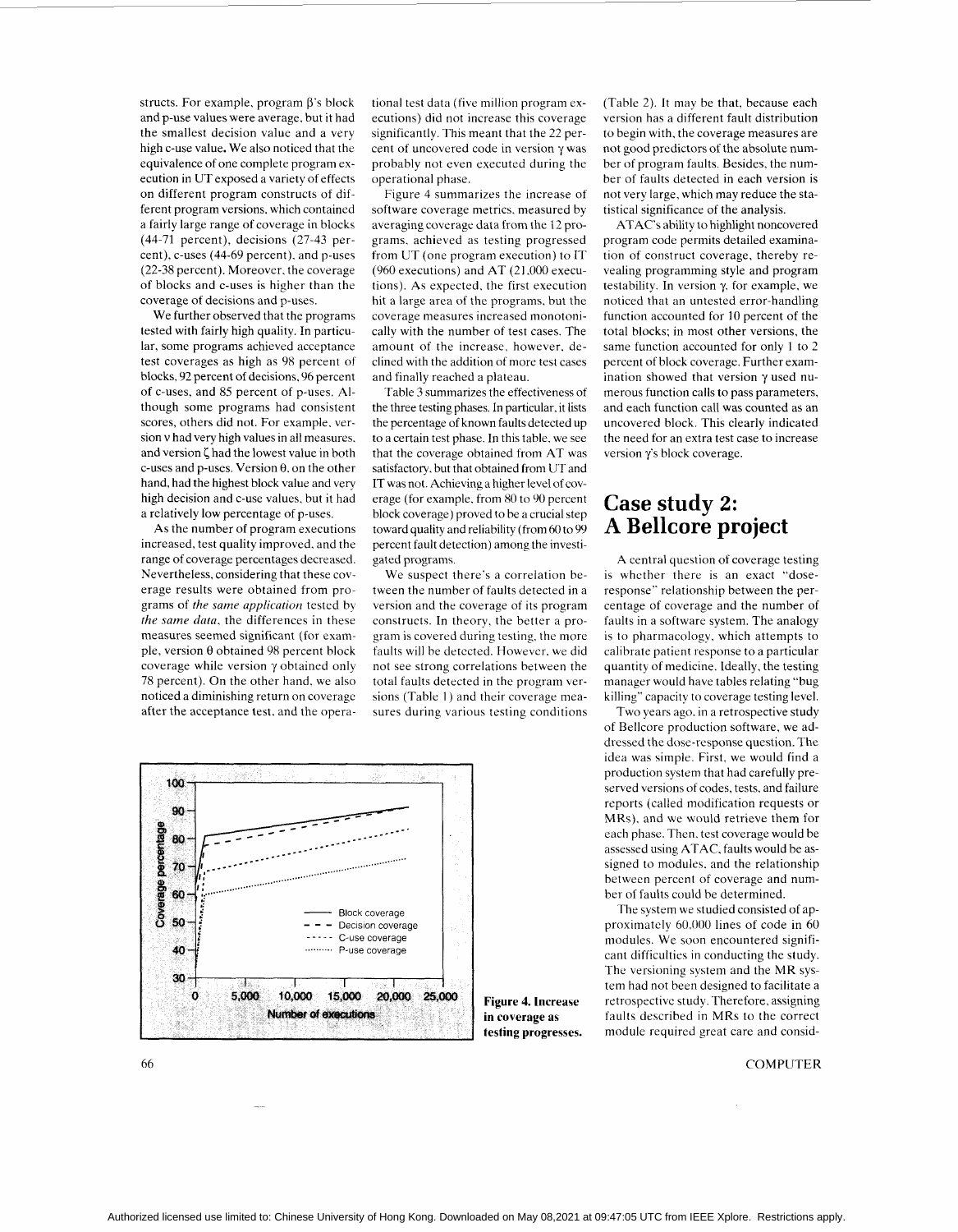<span id="page-7-0"></span>erable knowledge of the system. We determined that an analysis could be performed on only half of the system. Ultimately. we performed the study on 33 modules, their unit tests, and 35 system test MRs. Because several MRs could not be accurately assigned, several modules might have been assigned one of these ambiguous MRs or no MRs at all. These modules and MRs are eliminated from the data we report here.

**Statistics and analysis.** Figure 5a displays the achieved block coverage of unit tests for the 33 modules compared to the number of system test faults found for each module. Figure 5b plots the achieved uses coverage versus faults found in **sys**tem tests.

Figure 5a plots the modules by percentage of block coverage on the *y* axis and number of system test modification requests (MRs - equivalent to a fault) on the  $x$  axis. We had preserved the unit modules. the tests done at unit test time, the system built for system test, and the MRs recorded during system test. With these artifacts, we were able to trace the MRs to the modules with the associated faults. For instance, we found 13 modules with no MRs and one module with 6 MRs.

From these data on this single experiment, we cannot conclude anything about a dose-response relationship. However, from the data presented in Figure 5a, we can safely observe that modules with high

**Table 3. Testing coverage measures and known faults detected during testing.** 

| Testing<br>Phase       | Number<br>of Tests | <b>Block</b> | Percent Percent<br><b>Decision</b> | Percent<br>C-Uses | Percent<br>P-Uses | Percent<br>Detected |
|------------------------|--------------------|--------------|------------------------------------|-------------------|-------------------|---------------------|
| <b>Unit Testing</b>    |                    | 62.0         | 35.6                               | 55.0              | 32.3              | 30.2                |
| Integration<br>Testing | 960                | 80.4         | 68.0                               | 79.3              | 59.6              | 60.4                |
| Acceptance<br>Testing  | 21,000             | 91.8         | 83.9                               | 91.7              | 73.5              | 98.9                |

block coverage (70 percent and above) are free of MRs in system test. This simple observation is in accord with the report of Piwowarski, Ohba, and Caruso.<sup>9</sup> That study of several large IBM software systems found a precise relationship between fault density and statement coverage (virtually identical to block coverage). We believe that such results will be possible when coverage is the goal during testing. Our study assessed coverage after testing. The testers were unaware of the level of testing and had no coverage goals. Observations similar to those for block coverage can be made for all-uses coverage.

In this single study, there is a clear relationship between high statement coverage in unit testing and low system test faults, and we allow the reader to draw parallels between the different measures of coverage and MRs. The conclusion that MRs decrease with higher coverage

seems sound if each module is regarded as a function point. However, if we adjust for "size" (for example, dividing MRs by the number of blocks in a module). this apparent result is suspect.

Nonetheless, it is commonly accepted that less than 70 percent block coverage does not assure good testing. We therefore prefer to view these data as weakly supporting the hypothesis that high coverage tends to reduce faults. Further experimentation on the dose/response relationship (if any) between coverage testing and fault elimination is underway in more controlled experiments. The final judgment on the value of coverage testing as a fault purgative will come only with use of coverage testing in standard software development.

**Secondary study.** The difficulties encountered in this study led us to attempt



**Figure 5. System testing faults versus block coverage (a) and all-uses coverage (b).** 

September 1994 67

non or a defiverable or salable product. It <del>mer using</del> stich a haol yields better."<br>http:// memo applications suggest that Anti-music something and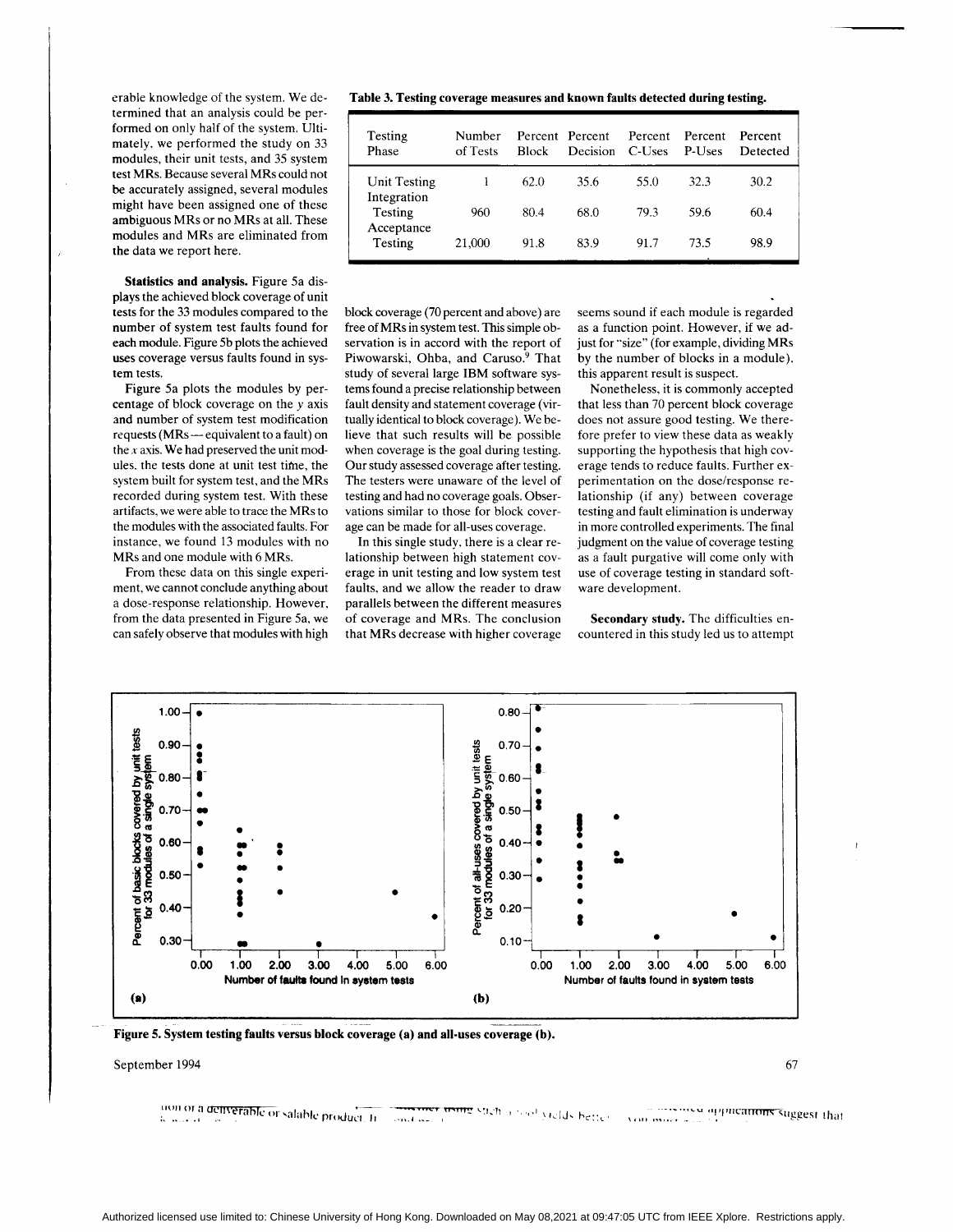

**Figure 6. Unminimized and minimized tests: (a) average size; (b) average effectiveness.** 

a more controlled study on smaller programs with artificially seeded, but realistic, bugs.1° Figure 6 summarizes some of our findings. For each of the seven standard Unix programs, cal, checkeq, comm, **look,** spline, tr, and uniq, we generated **30** test sets with 90 to 95 percent block coverage. We then used ATAC to select a minimal test set with the same coverage for each program.

*I* 

The average test set sizes are represented in Figure 6a. Clearly the minimized test sets are, on average, substantially smaller. Figure 6b shows the average number of seeded bugs found by the test sets and by their minimized counterparts. While the minimized test sets are substantially smaller, they are only marginally less effective in finding bugs. This leads us to conclude that it's the coverage rather than the number of tests that is detecting the bugs. A fuller study might establish a dose-response between degree of coverage testing and bug detection.

The use of coverage testing in the software process can be twofold. First, coverage can be taken as a measure of testing quality. It is not uncommon to find that testing considered to be thorough and complete is not very complete from the coverage point of view. Coverage measurement allows the manager to set repeatable and objective targets for testing quality. Second, coverage is an excellent feedback mechanism for the software engineer. An examination of Figure 5a reveals that one module had six MRs and was block covered to less than 40 percent during unit testing. Such data can fo- 2. P.G. Frank1 and E.J. Weyuker, "An Apcus testing effort on faulty and poorly covered modules.

he ultimate question we hope to answer is central to software engineering: "When is a program considered acceptable?" Many software reliability models have been proposed to answer this question.<sup>11</sup> However, few researchers<sup>9,12</sup> address the relationship of reliability to program structure or testing coverage. Investigating the quality of dataflow testing and the subsequent detection of field faults mav lead to a new understanding of this relationship - one that combines testing methodology and reliability theory to address the program acceptance problem. **W** 

# **Acknowledgments** York, 1987.<br>7. S. Rapps and E.J. Weyuker, "Selecting

Our colleagues H. Agrawal and E.W. <sup>formation,"</sup> *IEEE Trans. Software Eng.*<br>Failser have contributed substantially to the Vol. SE-11, No. 4, Apr. 1985, pp. 367-375 Krauser have contributed substantially to the<br>work 'reported here. A.O. Olagunju of work reported here. A.O. Olagunju of 8, M,R. Lyu and A. Avizienis, "Assuring De-<br>Delaware State College, with the aid of Bell-<br>sion Diversity in N-Version Software: A core's T.K. Ramaprasad, L.W. Smith, and E.I. Yang, conducted the experiment that yielded the data in [Figure 5.](#page-7-0)

1. R.A. DeMillo et al., *Software Testing and Evaluation,* Benjamin, Menlo Park, Calif.. 1987. 301.

- plicable Family of Dataflow Testing Criteria." *IEEE Trans. Software Eng.,* Vol. SE-14. No. 10, Oct. 1988, pp. 1,483-1,498.
- 3. J.R. Horgan and S.A. London, "A Dataflow Coverage Testing Tool for C," *Proc. Symp. on Assessment of Quality Software Development Tools,* IEEE CS Press, Los Alamitos. Calif., Order No. 2620, 1992, pp. 2-10.
- 4. M.R. Lyu and Y. He, "Improving the *N-*Version Programming Process Through the Evolution of a Design Paradigm," *IEEE Trans. Reliability.* Vol. *42. No.* 2, June 1993, pp. 179-189.
- *5.* M.R. Lyu. J.R. Horgan, and **S.** London, "A Coverage Analysis Tool for the Effec-<br>tiveness of Software Testing," Proc. Proc. Fourth Int'l Symp. Software Reliability Eng., IEEE CS Press, Los Alamitos, Calif., Order No. 4010, 1993, pp. 25-34.
- 6. W.E. Howden, *Functional Program Tesrinz and Analvsis.* McGraw-Hill. New
- Software Test Data Using Dataflow Information." *IEEE Trans. Software Eng.,*
- sign Diversity in N-Version Software: A Design Paradigm for N-Version Programming," Dependable Computing and Fault-*Tolerant Systems, J.F.* Mever and R.D. Schlichting, eds.. Springer:Verlag, New York, 1992, pp. 197-218.
- **References** 9. P.M. Piwowarski, M. Ohba, and J. Caruso, "Coverage Measurement Experience During Function Test," *Proc. 15th Int'l Conj Software Eng.,* IEEE CS Press, Los Alamitos, Calif., Order No. 3700,1993, pp. 287-